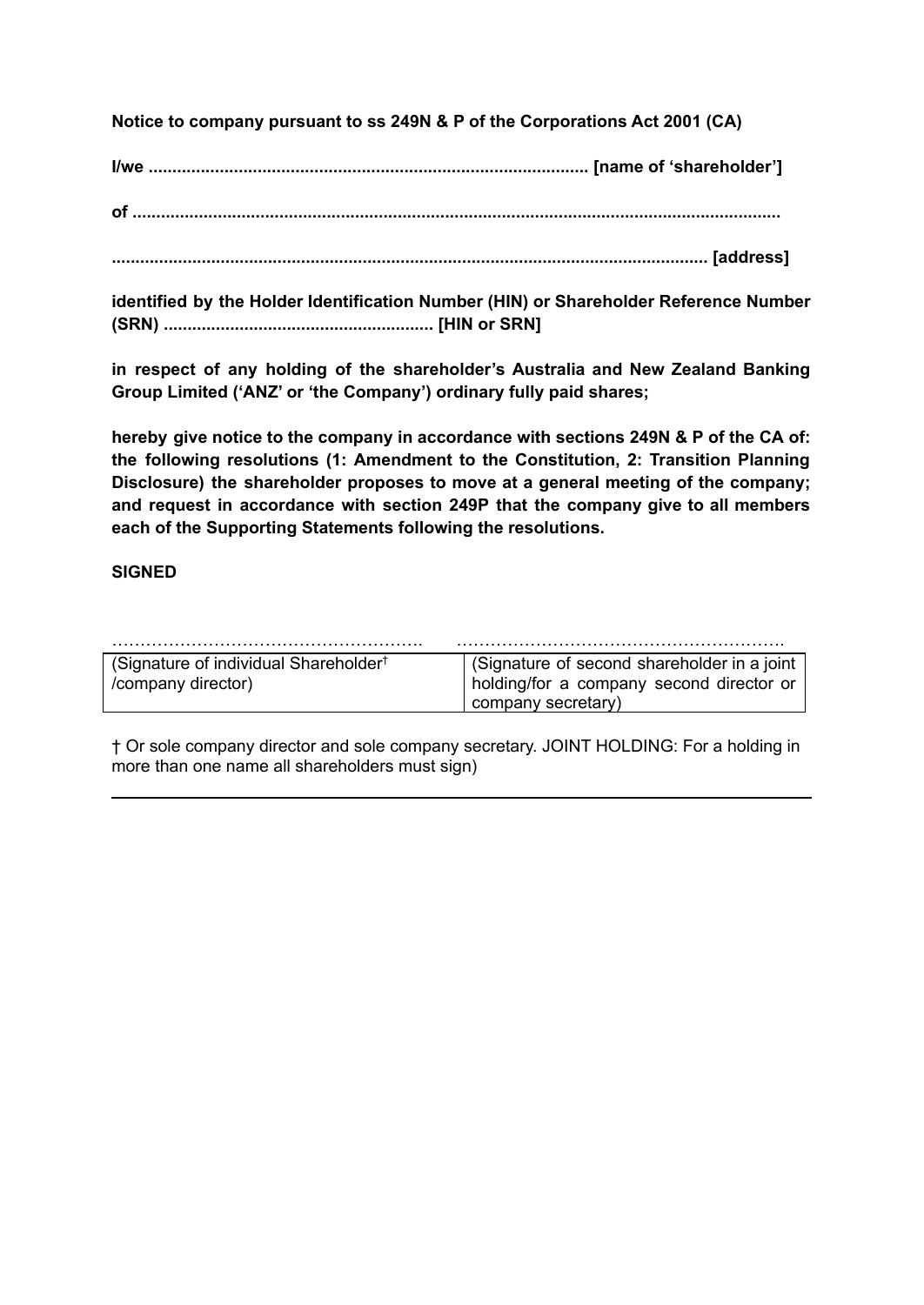### **Resolution 1 – Amendment to the Constitution**

Insert into the Constitution in clause 13 'Meetings of members' the following new sub-clause 13.5A 'Advisory resolutions': "The Company in general meeting may by ordinary resolution express an opinion or request information about the way in which a power of the Company partially or exclusively vested in the Directors has been or should be exercised. Such a resolution must relate to a material risk identified by the Directors or the Company and cannot advocate action that would violate any law or relate to any personal claim or grievance. Such a resolution is advisory only and does not bind the Directors or the Company."

## **Resolution 2 – Transition Planning Disclosure**

Shareholders note the Company's stated support for the goal of achieving net-zero emissions globally by 2050,<sup>1</sup> along with the publication of the International Energy Agency's Net Zero by 2050 scenario.<sup>2</sup> Shareholders therefore request the Company disclose, in subsequent annual reporting, information demonstrating how the Company will manage its Fossil Fuel<sup>3</sup> exposure in accordance with a scenario in which global emissions reach net-zero by 2050. This information should include:

- A commitment to no longer provide Banking and Financing<sup>4</sup> where proceeds would be used for new Fossil Fuel projects; and
- Targets to reduce Fossil Fuel exposure consistent with net-zero by 2050.

*(Australia and New Zealand Banking Group Limited's Notice of 2021 Annual General Meeting is to include Resolutions 1 and 2. Shareholders voting by proxy can vote on both resolutions.)*

<sup>1</sup> 2020 Annual Report, Australia and New Zealand Banking Group, p.34

<sup>2</sup> 'Net Zero by 2050', International Energy Agency, May 2021

<sup>3</sup> Upstream, midstream and downstream oil and gas; coal mining and transport (including haulage and ports); coal, oil and gas power generation

 $4$  Advisory services, project financing, loan syndications, leveraged and acquisition financing. structured asset finance, structured export finance, and sustainable finance, as listed by ANZ: https://www.anz.com/corporate/solutions/corporate-finance/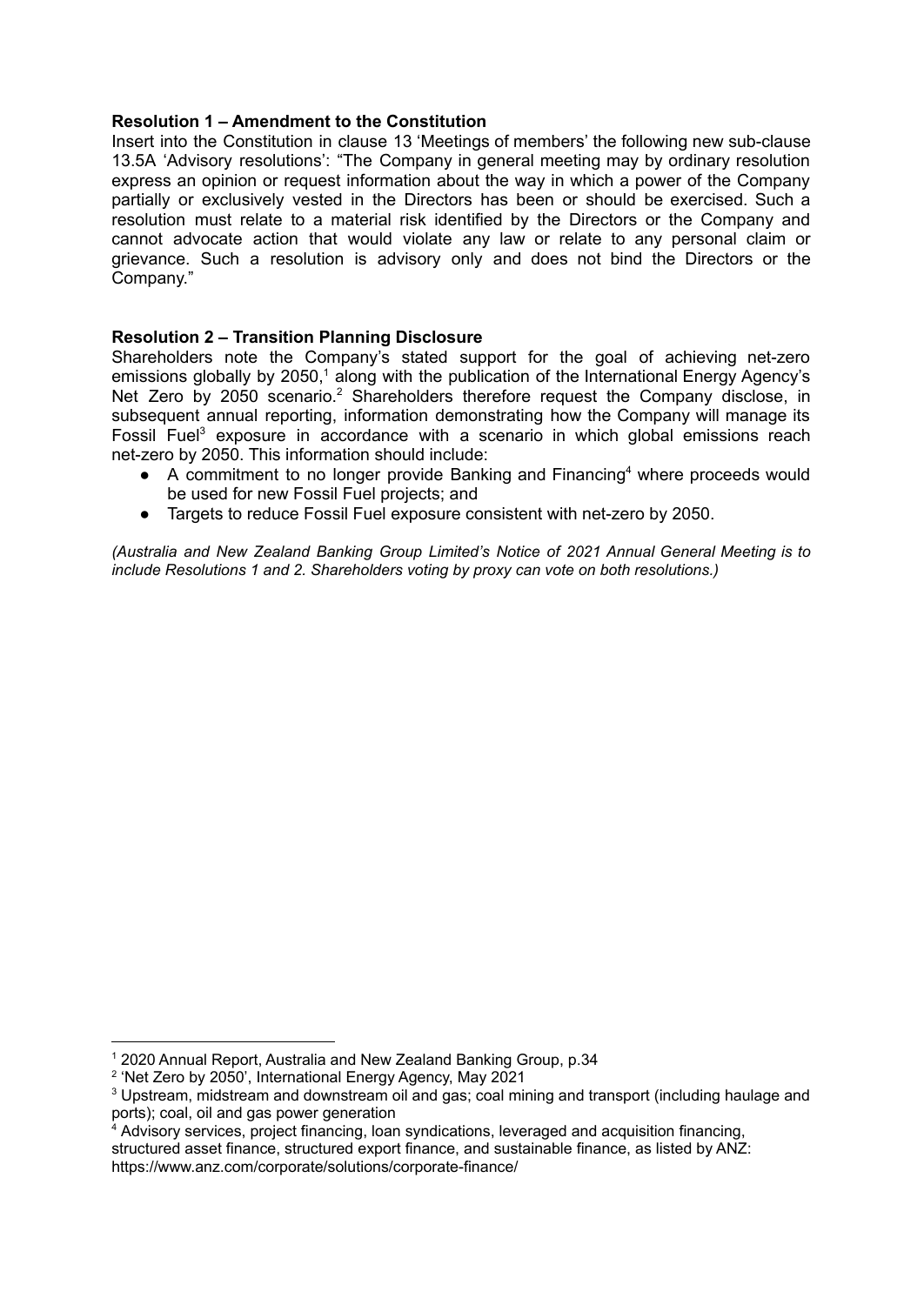### **Supporting Statement 1**

Shareholder resolutions are a healthy part of corporate democracy in many jurisdictions other than Australia. For example, in the UK shareholders can consider resolutions seeking to explicitly direct the conduct of the board. In the US, New Zealand and Canada shareholders can consider resolutions seeking to advise their board as to how it should act. As a matter of practice, typically, unless the board permits it, Australian shareholders cannot follow the example of their UK, US, New Zealand or Canadian cousins in this respect.

A board of Directors is a steward for shareholders and accountability for the discharge of that stewardship is essential to long-term corporate prosperity.

In rare situations the appropriate course of action for shareholders dissatisfied with the conduct of board members is to seek to remove them. But in many situations such a personality-focused approach is unproductive and unwarranted. In those situations a better course of action is to formally and publicly allow shareholders the opportunity at shareholder meetings such as the AGM to alert board members that the shareholders seek more information or favour a particular approach to corporate policy.

The Constitution of ANZ is not conducive to the rights of shareholders to place resolutions on the agenda of a shareholder meeting.

In our view, this is contrary to the long-term interests of ANZ, the ANZ board and all ANZ shareholders.

Passage of this resolution – to amend the ANZ constitution – will simply put the company in a similar position in regard to shareholder resolutions as any listed company in the UK, US, Canada or New Zealand.

We encourage shareholders to vote in favour of this resolution.

#### **Supporting Statement 2**

Despite committing to the climate goals of the Paris Agreement and achieving net-zero emissions by 2050, ANZ is aligning its investment practices and policies with the failure of these goals, resulting in our company falling behind rapidly evolving investor and regulator expectations, and the practices of other financial institutions.

In May 2021, the International Energy Agency (IEA) released its 'Net Zero by 2050' roadmap (NZE2050), providing a "comprehensive study of how to transition to a net zero energy system by 2050 while ensuring stable and affordable energy supplies, providing universal energy access, and enabling robust economic growth". The October 2021 IEA World Energy Outlook elaborates on the roadmap, providing sufficient detail to enable companies and investors to align their own strategies with this goal.

#### Net-zero: implications for fossil fuel finance

NZE2050 provides clear "red lines" to clarify fossil fuel developments no longer permissible if we are to achieve the goal of net-zero emissions by 2050, along with trajectories for the reduction of fossil fuels over time. Financial institutions committed to the goal of net-zero emissions by 2050 should therefore look towards NZE2050 as a key reference when developing their own strategies and targets. NZE2050 projects unabated coal demand falling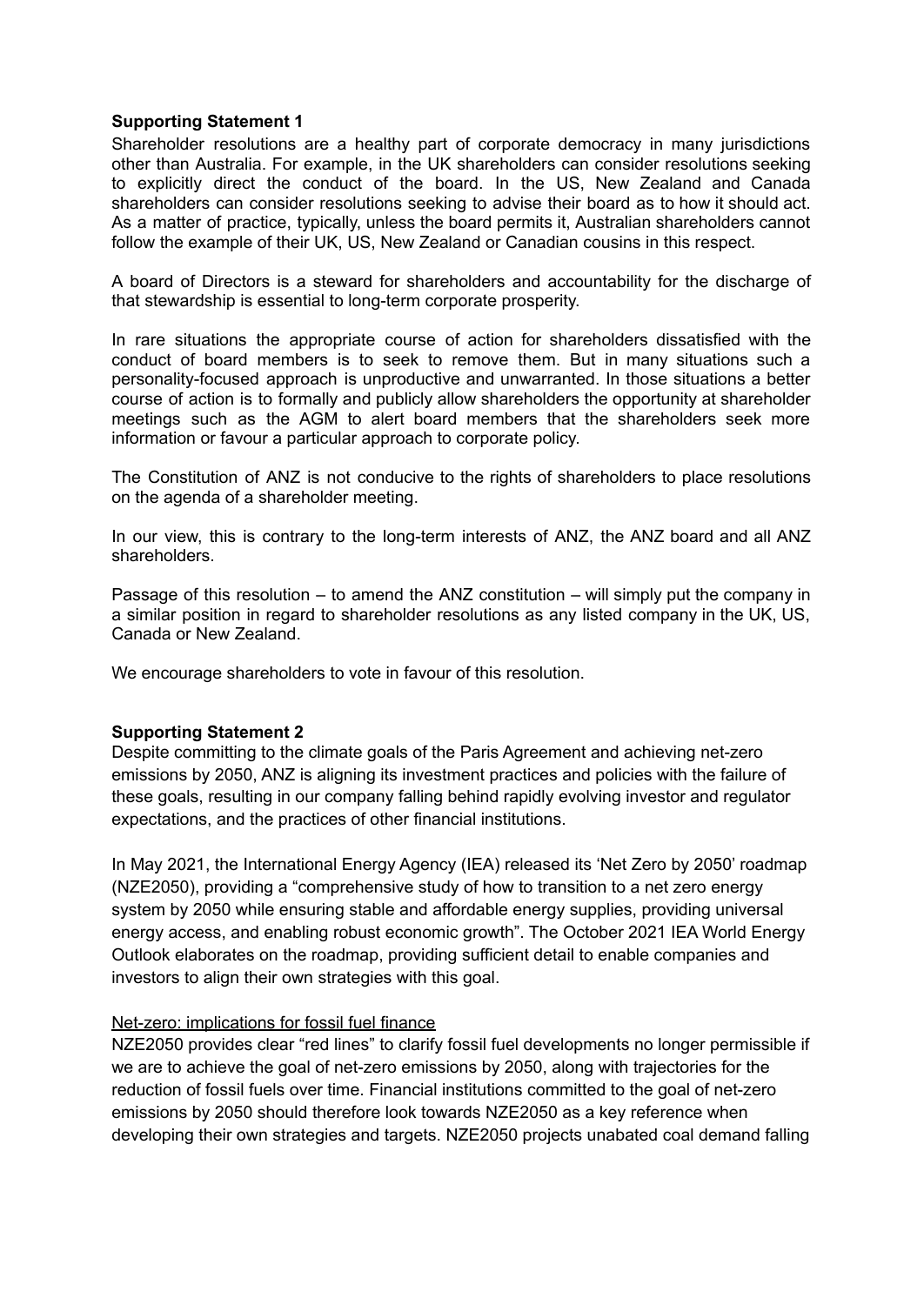by 98% by 2050, oil demand by 75% and gas demand by 55%, compared to 2020.<sup>5</sup> The IEA has confirmed having even a 50% chance of limiting global temperature rise to 1.5°C means no investment in new fossil fuel projects, beyond those already committed to as of 2021.

# The gap between ANZ's actions and NZE2050

In July 2021, 115 investors with US\$4.2 trillion in assets under management and/or stewardship wrote to 63 global banks, calling on them to integrate the IEA's Net Zero by 2050 findings into their climate strategies.<sup>6</sup> ANZ's current policies and practices fall well short of this demand.

| NZE2050 scenario conclusions                                                                                                                                                                                                                                                                                                                              | <b>ANZ practice</b>                                                                                                                                                                                                                                                                                                                                                                                                                                                                                                                                |
|-----------------------------------------------------------------------------------------------------------------------------------------------------------------------------------------------------------------------------------------------------------------------------------------------------------------------------------------------------------|----------------------------------------------------------------------------------------------------------------------------------------------------------------------------------------------------------------------------------------------------------------------------------------------------------------------------------------------------------------------------------------------------------------------------------------------------------------------------------------------------------------------------------------------------|
| Unabated coal demand falls by 98% by<br>2050, oil demand by 75% and gas<br>demand by 55%, compared to 2020.                                                                                                                                                                                                                                               | No targets to reduce exposure to oil and gas.<br>Loan book fails to reflect NZE2050-aligned<br>declines in fossil fuel demand. Reported<br>exposure at default to oil and gas increased<br>from \$17.7B in FY16 to \$19.9B in FY19, before<br>declining to \$17.6B in FY20. <sup>7</sup> Despite this<br>one-off decline, ANZ's oil and gas exposure<br>(\$17.6B in FY20) rivals the total disclosed fossil<br>fuel exposure of all its major peers combined<br>(Commonwealth Bank, NAB and Westpac:<br>\$21B in FY20).                            |
| "No new coal mines or mine extensions<br>are required."<br>"Beyond projects already committed as<br>of 2021, there are no new oil and gas<br>fields approved for development in our<br>pathway."<br>"Also not needed are many of the<br>liquefied natural gas (LNG) liquefaction<br>facilities currently under construction or<br>at the planning stage." | Loaned at least \$2.2B for 19 projects that<br>expand the fossil fuel industry since 2016,<br>including lending in late 2020. These projects<br>are estimated to enable the release of 4.6 billion<br>tonnes of $CO2$ , equivalent to nine times<br>Australia's 2020 national emissions. <sup>8</sup><br>Since January 2019 ANZ has loaned over<br>\$900M to seven ASX300 companies pursuing<br>new or expanded coal, oil or gas projects,<br>including AGL Energy, Aurizon, BHP, Origin<br>Energy, Santos, Viva Energy and Woodside. <sup>9</sup> |

Our company is also allowing thermal coal clients to pursue business plans aligned with the failure of the Paris Agreement for another four years before requesting 'diversification plans'

<sup>5</sup> https://www.iea.org/reports/net-zero-by-2050

<sup>7</sup> <sup>6</sup> https://shareaction.org/investors-call-on-banks-to-strengthen-climate-ambitions-before-cop26/

https://www.anz.com.au/content/dam/anzcom/shareholder/ANZ-2020-Climate-related-Financial-Disclo sures.pdf (p.9)

<sup>8</sup> https://www.marketforces.org.au/campaigns/banks/bigfourscorecard/

<sup>9</sup> https://www.marketforces.org.au/campaigns/super/outofline/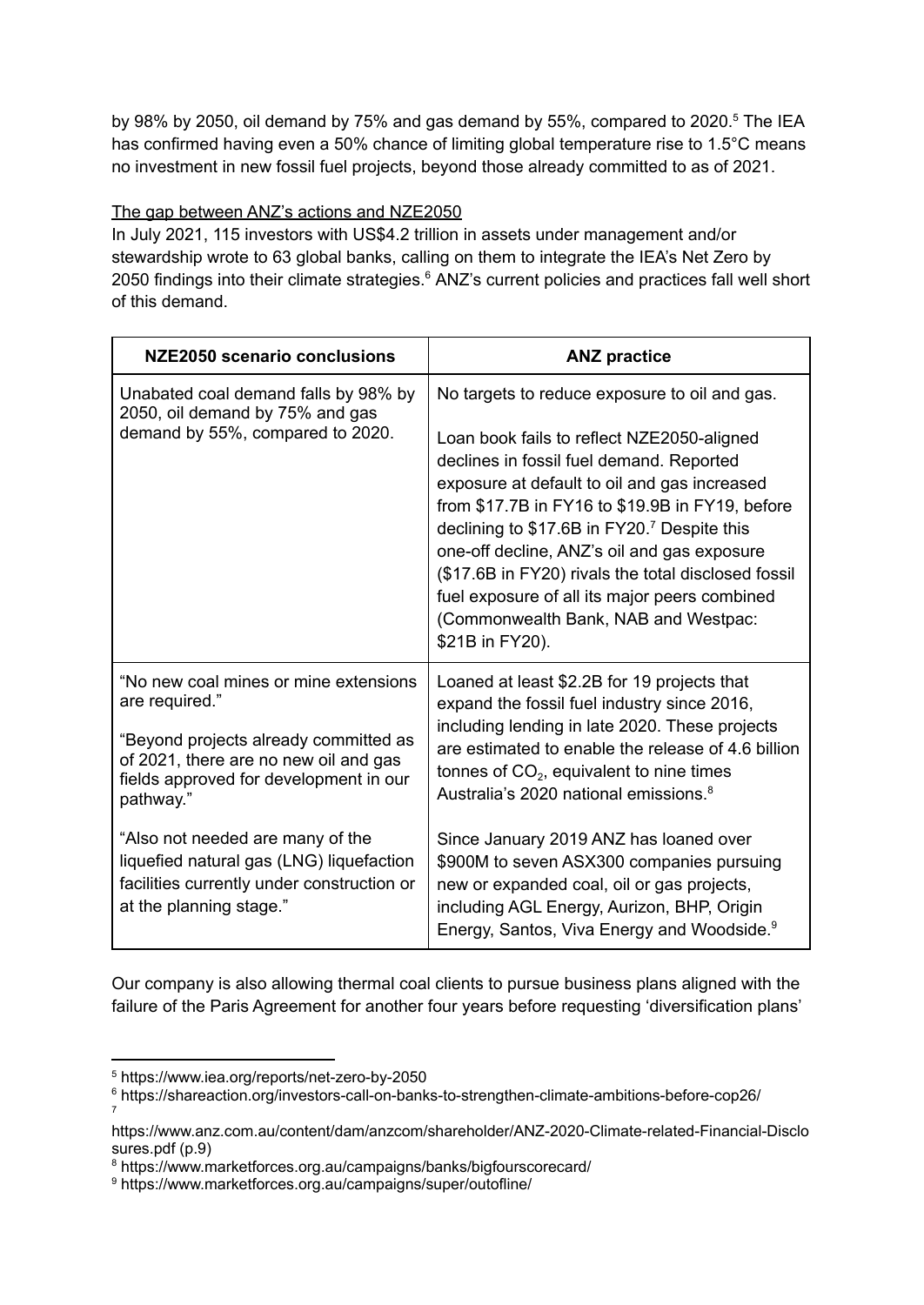from them.<sup>10</sup> This allows ANZ to continue funding new coal mining projects incompatible with the bank's own climate commitments via corporate lending, exposing us to climate transition risks, and increasing physical risks, which will be exacerbated by further expansion of fossil fuel production.

## ANZ being left behind

ANZ's failure to restrict finance to new or expanded oil and gas projects sits in stark contrast to other financial institutions domestically and abroad.

In 2020 Suncorp ruled out underwriting new oil and gas production assets, committing to "not directly invest in, finance or underwrite...new oil and gas exploration or production", and will phase out underwriting for the sector by 2025 and direct investment by 2040.<sup>11</sup> Similarly, IAG "committed to ceasing underwriting entities predominantly in the business of extracting fossil fuels, and power generation using fossil fuels, by 2023". 12

Over the last year, UniSuper has reduced its look-through exposure to major Australian oil and gas producers Santos and Woodside by 80% and 88%, respectively.<sup>13</sup> In May 2021, Vision Super added a significant number of undiversified oil and gas producers to its 'Divestment List', including Santos and Woodside. 14 In March 2021, Danske Bank committed to immediately end direct finance for expansion of oil and gas exploration and production worldwide,<sup>15</sup> while NedBank,<sup>16</sup> SEB,<sup>17</sup> and NatWest<sup>18</sup> have made similar commitments.

## Financial and regulatory risks

In April 2021, the Australian Prudential Regulation Authority (APRA) published draft Prudential Practice Guide 'CPG 229 Climate Change Financial Risks', "designed to assist APRA-regulated entities in managing climate-related risks and opportunities".<sup>19</sup>

# APRA's Guide states:

10

12 https://www.suncorpgroup.com.au/corporate-responsibility/sustainable-growth/responsible-banking-in surance-investing

https://www.iag.com.au/sites/default/files/Documents/Safer%20Communities/FY20-Climate-related-di sclosure.pdf

<sup>13</sup> https://unisuperdivest.org/unisupers-first-steps-on-oil-and-gas-divestment/

15 <sup>14</sup> https://www.visionsuper.com.au/wp-content/uploads/2021/07/SecuritiesList-31May2021-v3.pdf

16 https://danskebank.com/-/media/danske-bank-com/file-cloud/2017/5/danske-bank-position-statement-f ossil-fuels.pdf

17 https://www.nedbank.co.za/content/dam/nedbank/site-assets/AboutUs/Information%20Hub/Integrated %20Report/2021/Nedbank%20Group%20Energy%20Policy.pdf

<sup>11</sup> https://www.anz.com/content/dam/anzcom/shareholder/2020-Full-Year-Results-Investor-Discussion-P ack.pdf (p.111)

https://webapp.sebgroup.com/mb/mblib.nsf/dld/80AF6A2E5F88CDC2C12586B1002E33C2?opendoc ument

<sup>19</sup>  $18$  https://www.natwestgroup.com/content/dam/natwestgroup\_com/natwestgroup/pdf/oil-and-gas.pdf

https://www.apra.gov.au/consultation-on-draft-prudential-practice-guide-on-climate-change-financial-ri sks